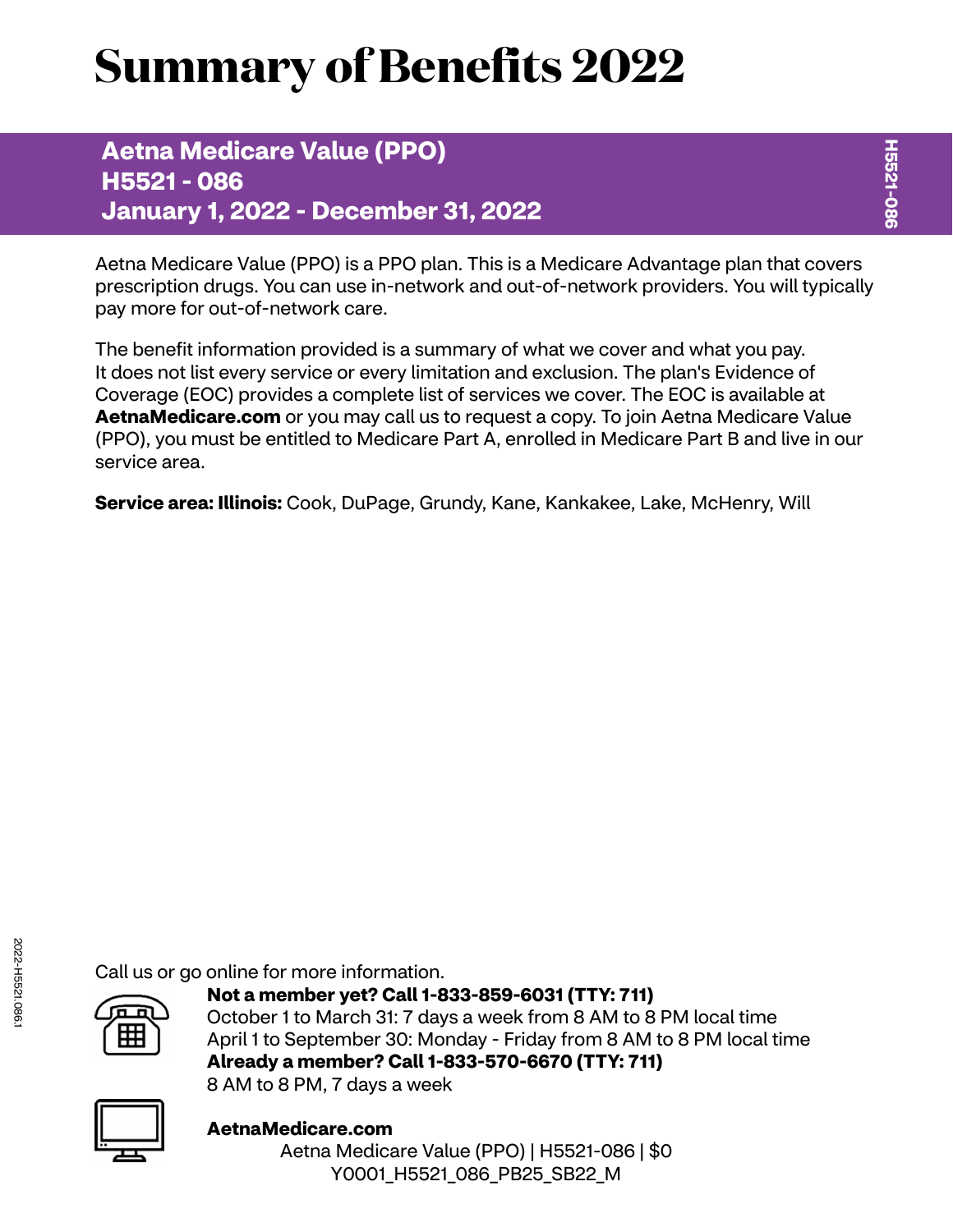## **Compare our plan to Medicare**

To learn more about the coverage and costs of Original Medicare, look in your "Medicare & You" handbook. View it online at<www.medicare.gov>or get a copy by calling 1-800-MEDICARE (1-800-633-4227), 24 hours a day, 7 days a week. TTY users should call 1-877-486-2048.

## **What you should know**

- **Primary Care Physician (PCP):** You have the option to choose a PCP. When we know who your provider is, we can better support your care.
- **Referrals:** Aetna Medicare Value (PPO) doesn't require a referral from a PCP to see a specialist. Keep in mind, some providers may require a recommendation or treatment plan from your doctor in order to see you.
- **Prior authorizations:** Your provider will work with us to get approval before you receive certain services or drugs. Benefits that may require a prior authorization are listed with an asterisk (**\***) in the benefits grid.

| <b>Plan costs &amp; information</b>                                      | In-network                                                                                                                                                                                                                                                                          | <b>Out-of-network</b>                                     |  |
|--------------------------------------------------------------------------|-------------------------------------------------------------------------------------------------------------------------------------------------------------------------------------------------------------------------------------------------------------------------------------|-----------------------------------------------------------|--|
| Monthly plan premium                                                     | \$0                                                                                                                                                                                                                                                                                 |                                                           |  |
|                                                                          | You must continue to pay your Medicare Part B premium.                                                                                                                                                                                                                              |                                                           |  |
| Plan deductible                                                          | \$0                                                                                                                                                                                                                                                                                 | \$0                                                       |  |
| Maximum out-of-pocket<br>amount (does not include<br>prescription drugs) | \$3,950 for in-network<br>services.                                                                                                                                                                                                                                                 | \$8,250 for in- and out-of-<br>network services combined. |  |
|                                                                          | The most you pay for copays, coinsurance and other costs for<br>medical services for the year. Once you reach the maximum<br>out-of-pocket, our plan pays 100% of covered medical<br>services. Your premium and prescription drugs don't count<br>toward the maximum out-of-pocket. |                                                           |  |

You can find more details on each benefit listed below in the Evidence of Coverage (EOC).

| <b>Primary benefits</b>                     | <b>Your costs for</b><br>in-network care                                                     | <b>Your costs for</b><br>out-of-network care |
|---------------------------------------------|----------------------------------------------------------------------------------------------|----------------------------------------------|
| Hospital coverage*                          |                                                                                              |                                              |
| Inpatient hospital<br>coverage              | \$300 per day, days 1-7; \$0 per<br>day, days 8-90<br>You pay \$0 for days 91 and<br>beyond. | 50% per stay                                 |
|                                             | Our plan covers an unlimited number of days.                                                 |                                              |
| Outpatient hospital<br>observation services | \$295 per stay                                                                               | 50% per stay                                 |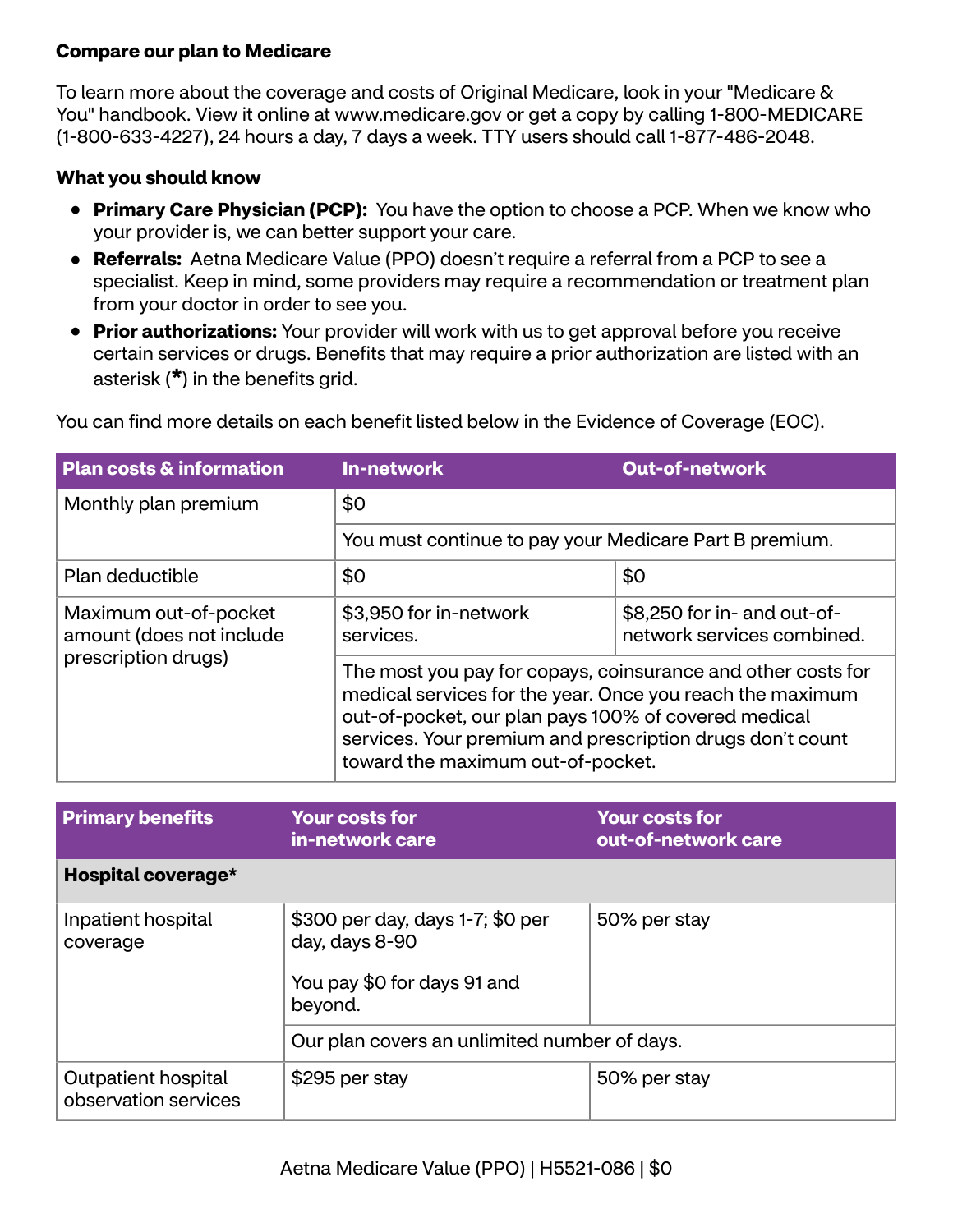| <b>Primary benefits</b>         | <b>Your costs for</b><br>in-network care                                                                                                                                                                                                                                                                                                                                                                                                                                                                                                         |                                                                                                                                                                                                                                              | <b>Your costs for</b><br>out-of-network care                                                       |                                                                                                                                                                                                                                                                                                                                               |
|---------------------------------|--------------------------------------------------------------------------------------------------------------------------------------------------------------------------------------------------------------------------------------------------------------------------------------------------------------------------------------------------------------------------------------------------------------------------------------------------------------------------------------------------------------------------------------------------|----------------------------------------------------------------------------------------------------------------------------------------------------------------------------------------------------------------------------------------------|----------------------------------------------------------------------------------------------------|-----------------------------------------------------------------------------------------------------------------------------------------------------------------------------------------------------------------------------------------------------------------------------------------------------------------------------------------------|
| Outpatient hospital             | $$35 - $395$                                                                                                                                                                                                                                                                                                                                                                                                                                                                                                                                     |                                                                                                                                                                                                                                              | 50%                                                                                                |                                                                                                                                                                                                                                                                                                                                               |
| services                        | Lower cost sharing applies for services other than surgery.                                                                                                                                                                                                                                                                                                                                                                                                                                                                                      |                                                                                                                                                                                                                                              |                                                                                                    |                                                                                                                                                                                                                                                                                                                                               |
| Ambulatory surgical<br>center   | \$395                                                                                                                                                                                                                                                                                                                                                                                                                                                                                                                                            |                                                                                                                                                                                                                                              | 50%                                                                                                |                                                                                                                                                                                                                                                                                                                                               |
| <b>Doctor visits</b>            |                                                                                                                                                                                                                                                                                                                                                                                                                                                                                                                                                  |                                                                                                                                                                                                                                              |                                                                                                    |                                                                                                                                                                                                                                                                                                                                               |
| Primary care physician<br>(PCP) | \$0                                                                                                                                                                                                                                                                                                                                                                                                                                                                                                                                              |                                                                                                                                                                                                                                              | \$25                                                                                               |                                                                                                                                                                                                                                                                                                                                               |
| <b>Specialists</b>              | \$35                                                                                                                                                                                                                                                                                                                                                                                                                                                                                                                                             |                                                                                                                                                                                                                                              | \$50                                                                                               |                                                                                                                                                                                                                                                                                                                                               |
| Preventive care                 | \$0                                                                                                                                                                                                                                                                                                                                                                                                                                                                                                                                              |                                                                                                                                                                                                                                              | $0\% - 50\%$                                                                                       |                                                                                                                                                                                                                                                                                                                                               |
|                                 | Preventive care<br>includes:<br>*Abdominal<br>aortic aneurysm<br>screenings<br>* Alcohol misuse<br>screenings and<br>counseling<br>*Bone mass<br>measurements<br>*Breast cancer<br>screening:<br>mammogram<br>*Cardiovascular<br>disease<br>screenings<br>*Cardiovascular<br>behavior therapy<br>Cervical and<br>vaginal cancer<br>screenings<br>Lower cost sharing out-of-network: for Covid-19, pneumonia,<br>influenza, and Hepatitis B vaccines<br>Higher cost sharing out-of-network: for all other Medicare-covered<br>preventive services | <b>Colorectal</b><br>cancer<br>screenings<br>fecal occult<br>blood test,<br>flexible<br>*Depression<br>screenings<br>*Diabetes<br>screenings<br><b>*HBV</b> infection<br>screening<br>*Hepatitis C<br>*Lung cancer<br>screenings<br>services | (colonoscopy,<br>sigmoidoscopy)<br>screening tests<br><b>HIV</b> screenings<br>* Nutrition therapy | * Obesity behavior<br>therapy<br>* Prostate cancer<br>screenings (PSA)<br><b>Sexually</b><br>transmitted<br>infections<br>screenings and<br>counseling<br>*Tobacco use<br>cessation<br>counseling<br>*Vaccines:<br>Covid-19, flu,<br>hepatitis B,<br>pneumococcal<br>*Welcome to<br>Medicare<br>preventive visit<br>*Yearly wellness<br>visit |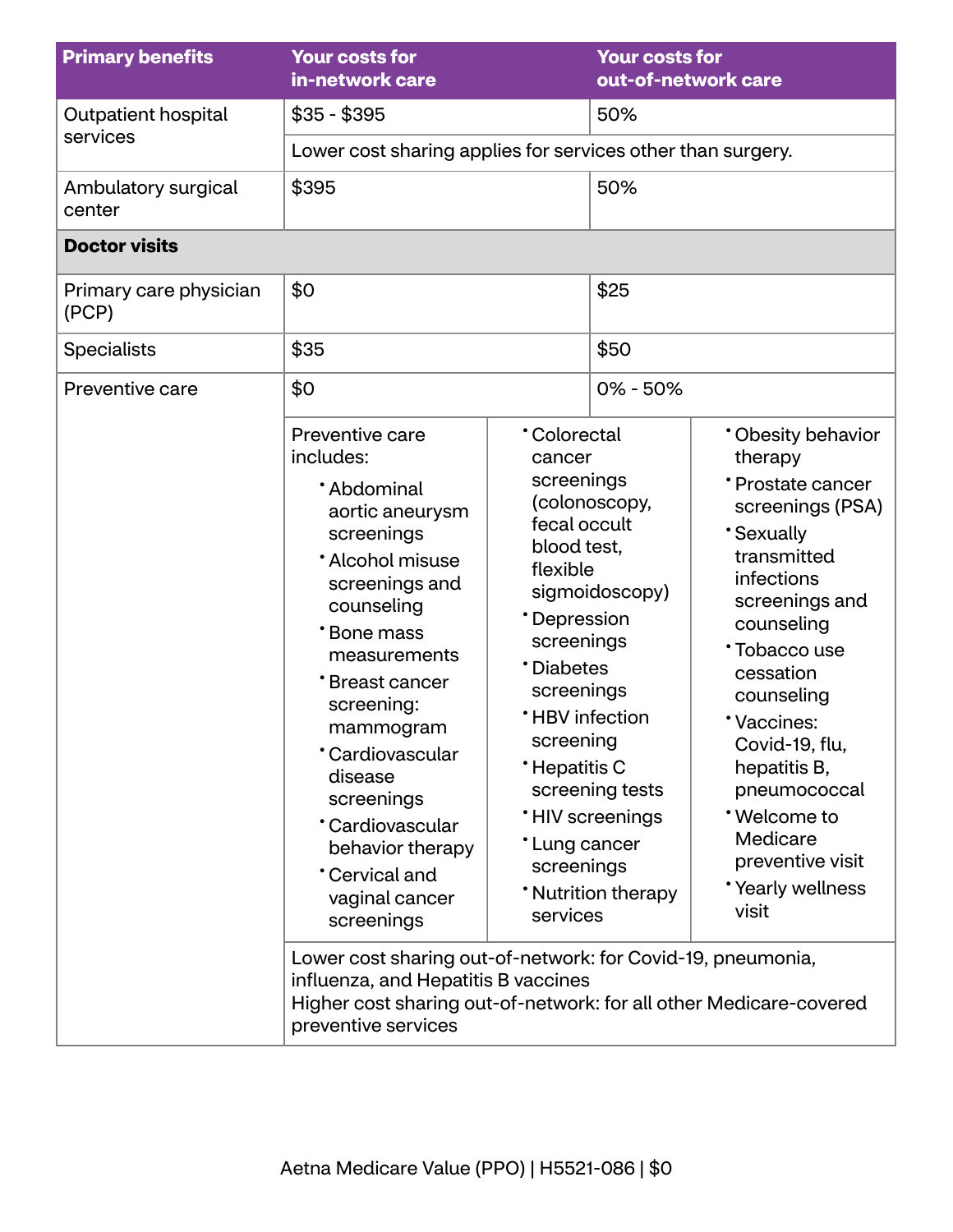| <b>Primary benefits</b>                       | <b>Your costs for</b><br>in-network care                                                                                   | <b>Your costs for</b><br>out-of-network care |  |
|-----------------------------------------------|----------------------------------------------------------------------------------------------------------------------------|----------------------------------------------|--|
| <b>Emergency &amp; urgent care</b>            |                                                                                                                            |                                              |  |
| Emergency care in the<br><b>United States</b> | \$90                                                                                                                       |                                              |  |
| Urgently needed care in<br>the United States  | \$65                                                                                                                       |                                              |  |
| Emergency & urgently<br>needed care worldwide | Emergency care: \$90<br>Urgently needed care: \$90<br>Ambulance: \$280                                                     |                                              |  |
| Diagnostic testing*                           |                                                                                                                            |                                              |  |
| Diagnostic radiology<br>(e.g. MRI & CT scans) | \$200                                                                                                                      | 50%                                          |  |
| Lab services                                  | \$10                                                                                                                       | \$30                                         |  |
|                                               | You'll pay \$0 for certain lab services such as hemoglobin A1c, urine<br>protein, prothrombin (protime) and urine albumin. |                                              |  |
| Diagnostic tests &<br>procedures              | \$75                                                                                                                       | 50%                                          |  |
| Outpatient x-rays                             | \$15                                                                                                                       | 50%                                          |  |
| Hearing, dental, & vision                     |                                                                                                                            |                                              |  |
| Diagnostic hearing<br>exam                    | \$0                                                                                                                        | \$50                                         |  |
| Routine hearing exam                          | \$0                                                                                                                        | \$50                                         |  |
|                                               | We cover one exam every year. All appointments should be<br>scheduled through NationsHearing.                              |                                              |  |
| Hearing aids                                  | Our plan pays up to a maximum amount of \$500 per ear, every year.<br>You are responsible for any costs over this amount.  |                                              |  |
|                                               | Nations Hearing will manage your hearing aid benefits. All hearing<br>aids must be purchased through NationsHearing.       |                                              |  |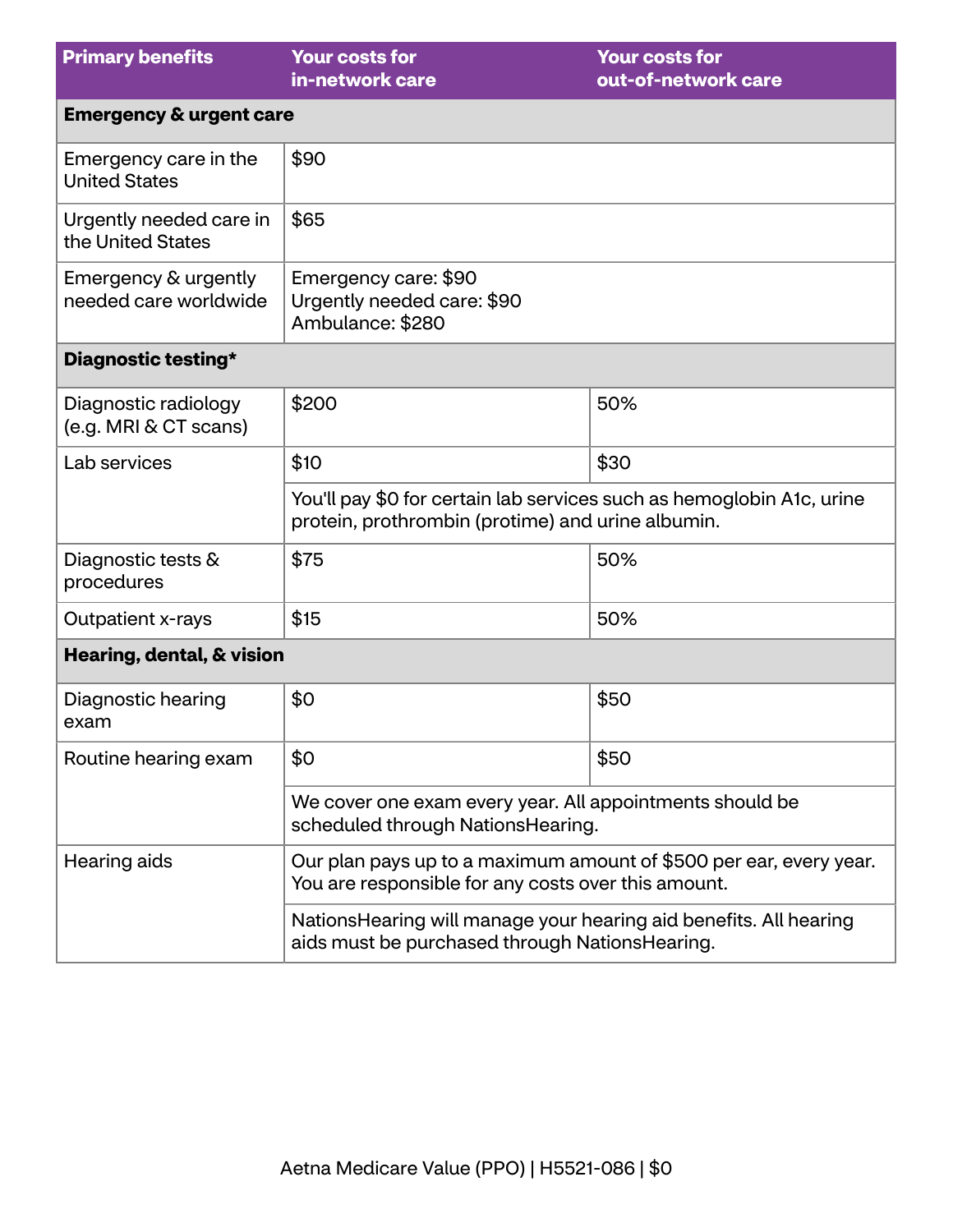| <b>Primary benefits</b>                                                      | <b>Your costs for</b><br>in-network care                                                                                                                                                                                                                                                        | <b>Your costs for</b><br>out-of-network care |  |
|------------------------------------------------------------------------------|-------------------------------------------------------------------------------------------------------------------------------------------------------------------------------------------------------------------------------------------------------------------------------------------------|----------------------------------------------|--|
| Dental services (in<br>addition to Original<br>Medicare coverage)            | Our plan pays up to \$1,000 every year for covered services. Cosmetic<br>procedures such as teeth whitening are not covered.                                                                                                                                                                    |                                              |  |
|                                                                              | You are responsible for any costs over this amount.                                                                                                                                                                                                                                             |                                              |  |
|                                                                              | This plan uses the Aetna Dental <sup>®</sup> PPO Network. You can see in- or<br>out-of-network providers for dental services. Note: Most out-of-<br>network providers will bill us directly. If you use one who won't bill us,<br>you can pay for covered services and ask us to reimburse you. |                                              |  |
| Glaucoma screening                                                           | \$0                                                                                                                                                                                                                                                                                             | 50%                                          |  |
| Diagnostic eye exams<br>(including diabetic eye                              | $$0 - $35$                                                                                                                                                                                                                                                                                      | \$50                                         |  |
| exams)                                                                       | Lower cost sharing: for diabetic eye exams<br>Higher cost sharing: for all other eye exams                                                                                                                                                                                                      |                                              |  |
| Routine eye exam                                                             | \$0<br>\$50                                                                                                                                                                                                                                                                                     |                                              |  |
|                                                                              | We cover one exam every year.                                                                                                                                                                                                                                                                   |                                              |  |
| Contacts and<br>eyeglasses (in addition<br>to Original Medicare<br>coverage) | \$100 reimbursement every year.<br>You can see any licensed provider.                                                                                                                                                                                                                           |                                              |  |
| <b>Mental health services*</b>                                               |                                                                                                                                                                                                                                                                                                 |                                              |  |
| Inpatient psychiatric<br>stay                                                | \$1,871 per stay                                                                                                                                                                                                                                                                                | 50% per stay                                 |  |
| Outpatient mental<br>health therapy<br>(individual)                          | \$40                                                                                                                                                                                                                                                                                            | 50%                                          |  |
| Outpatient psychiatric<br>therapy (individual)                               | \$40                                                                                                                                                                                                                                                                                            | 50%                                          |  |
| Skilled nursing*                                                             |                                                                                                                                                                                                                                                                                                 |                                              |  |
| Skilled nursing facility<br>(SNF)                                            | \$0 per day, days 1-20; \$184 per<br>day, days 21-100                                                                                                                                                                                                                                           | 50% per stay                                 |  |
|                                                                              | Our plan covers up to 100 days per benefit period.                                                                                                                                                                                                                                              |                                              |  |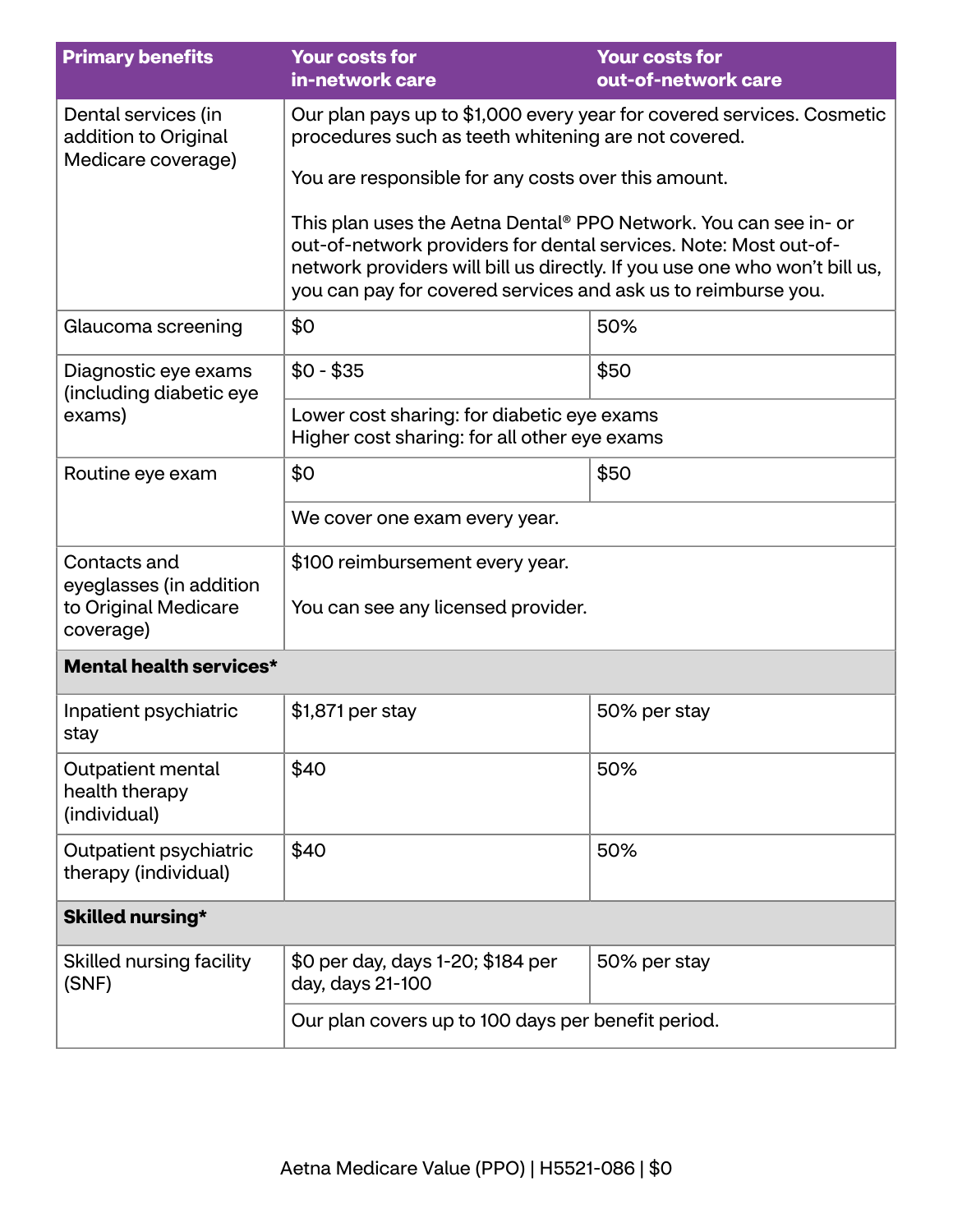| <b>Primary benefits</b>                       | <b>Your costs for</b><br>in-network care | <b>Your costs for</b><br>out-of-network care |  |
|-----------------------------------------------|------------------------------------------|----------------------------------------------|--|
| Therapy*                                      |                                          |                                              |  |
| Physical and speech<br>therapy                | \$40                                     | \$50                                         |  |
| Occupational therapy                          | \$40                                     | 50%                                          |  |
| <b>Ambulance &amp; routine transportation</b> |                                          |                                              |  |
| Ground ambulance<br>(one-way trip)            | \$280                                    | \$280                                        |  |
| Air ambulance*<br>(one-way trip)              | \$350                                    | \$350                                        |  |
| Routine transportation<br>(non-emergency)     | <b>Not Covered</b>                       | <b>Not Covered</b>                           |  |
| <b>Medicare Part B drugs*</b>                 |                                          |                                              |  |
| Chemotherapy drugs                            | 20%                                      | 50%                                          |  |
| Other Part B drugs                            | 20%                                      | 50%                                          |  |

**\*** Prior authorization may be required for these benefits. See the EOC for details.

### **Aetna Medicare Value (PPO) includes extra benefits. Learn more about these benefits after the prescription drug information.**

| <b>Prescription drugs</b> (Your costs may be lower if you qualify for Extra Help)             |                                                                   |  |
|-----------------------------------------------------------------------------------------------|-------------------------------------------------------------------|--|
| Formulary name                                                                                | B2 (You can use this when referencing our list of covered drugs.) |  |
| <b>Stage 1: Deductible</b><br>You pay the full cost of drugs until you reach your deductible. |                                                                   |  |
| This plan doesn't have<br>a deductible, so your<br>coverage begins at Stage<br>2.             | \$0                                                               |  |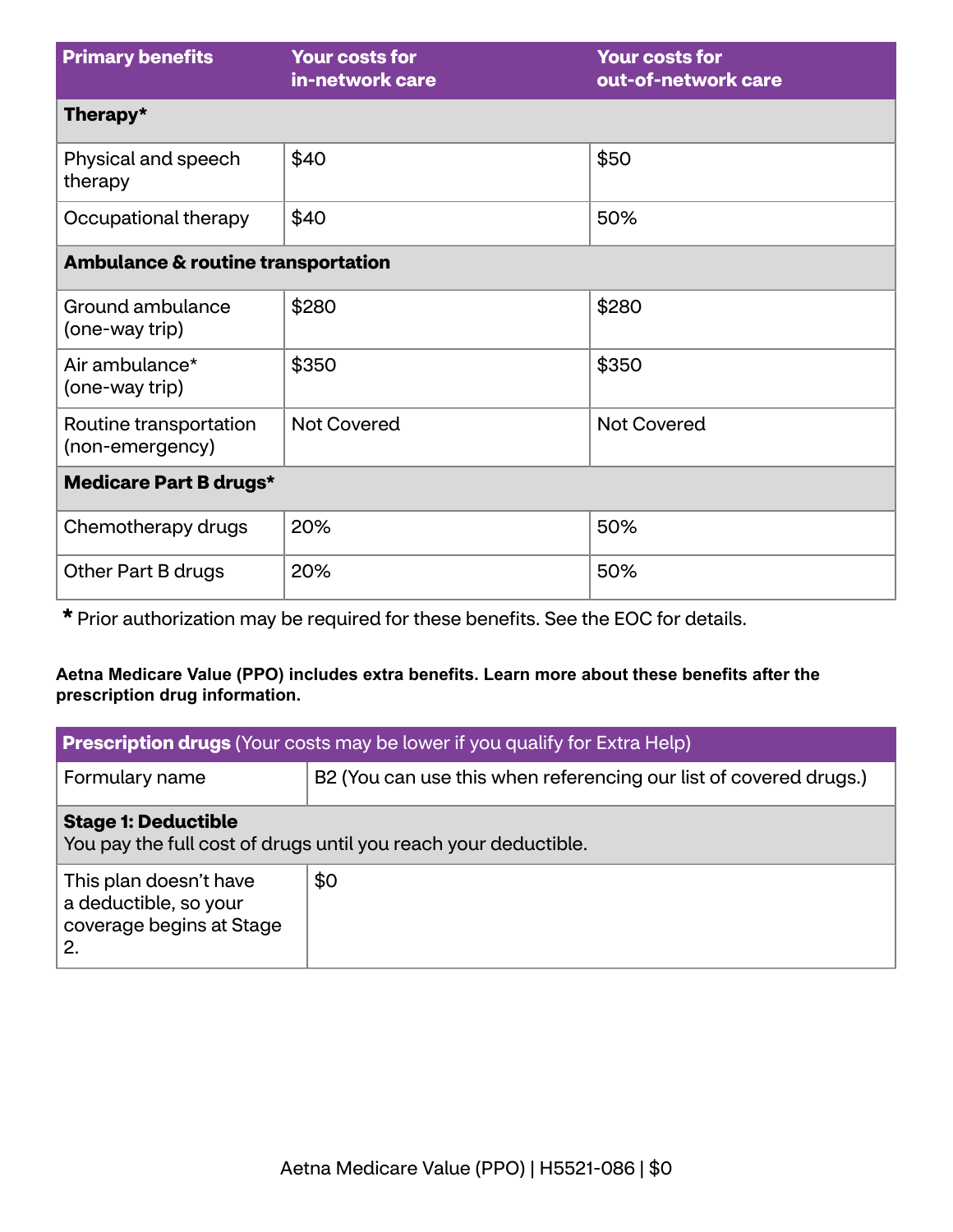### **Prescription drugs** (Your costs may be lower if you qualify for Extra Help)

#### **Stage 2: Initial coverage**

You pay the costs below until your total drug costs reach \$4,430. You pay the copay listed below or the cost of the drug, whichever is lower. These cost shares may also apply to Home Infusion drugs when obtained through your Part D benefit.

|                                  | 30-day supply<br>through<br><b>Retail or Mail</b> |                 | $100$ -day<br>supply through<br><b>Retail or Mail</b> |                 | 31-day supply<br>through<br><b>Long-Term Care</b> |
|----------------------------------|---------------------------------------------------|-----------------|-------------------------------------------------------|-----------------|---------------------------------------------------|
|                                  | <b>Preferred</b>                                  | <b>Standard</b> | <b>Preferred</b>                                      | <b>Standard</b> | <b>Standard</b>                                   |
| <b>Tier 1: Preferred Generic</b> | \$0                                               | \$15            | \$0                                                   | \$45            | \$15                                              |
| Tier 2: Generic                  | \$5                                               | \$20            | \$10                                                  | \$60            | \$20                                              |
| Tier 3: Preferred Brand          | \$47                                              | \$47            | \$141                                                 | \$141           | \$47                                              |
| Tier 4: Non-Preferred Drug       | \$100                                             | \$100           | \$300                                                 | \$300           | \$100                                             |
| Tier 5: Specialty                | 33%                                               | 33%             | N/A                                                   | N/A             | 33%                                               |

#### **Stage 3: Coverage gap**

Our plan offers some coverage in this stage. The coverage gap lasts until your out-of-pocket drug costs reach \$7,050.

|                                                                                    | 30-day supply through Retail or Mail                         |                 |  |
|------------------------------------------------------------------------------------|--------------------------------------------------------------|-----------------|--|
|                                                                                    | <b>Preferred</b>                                             | <b>Standard</b> |  |
| <b>Tier 1: Preferred Generic</b>                                                   | \$0                                                          | \$15            |  |
| Tier 2: Generic                                                                    | \$5                                                          | \$20            |  |
| All other Brand Name<br>Drugs                                                      | 25% of the plan's cost                                       |                 |  |
| All other Generic Drugs                                                            | 25% of the plan's cost                                       |                 |  |
| <b>Stage 4: Catastrophic coverage</b><br>You pay a small cost share for each drug. |                                                              |                 |  |
| Generic Drugs                                                                      | You pay the greater of 5% of the cost of the drug or \$3.95. |                 |  |

Brand Name Drugs  $\vert$  You pay the greater of 5% of the cost of the drug or \$9.85.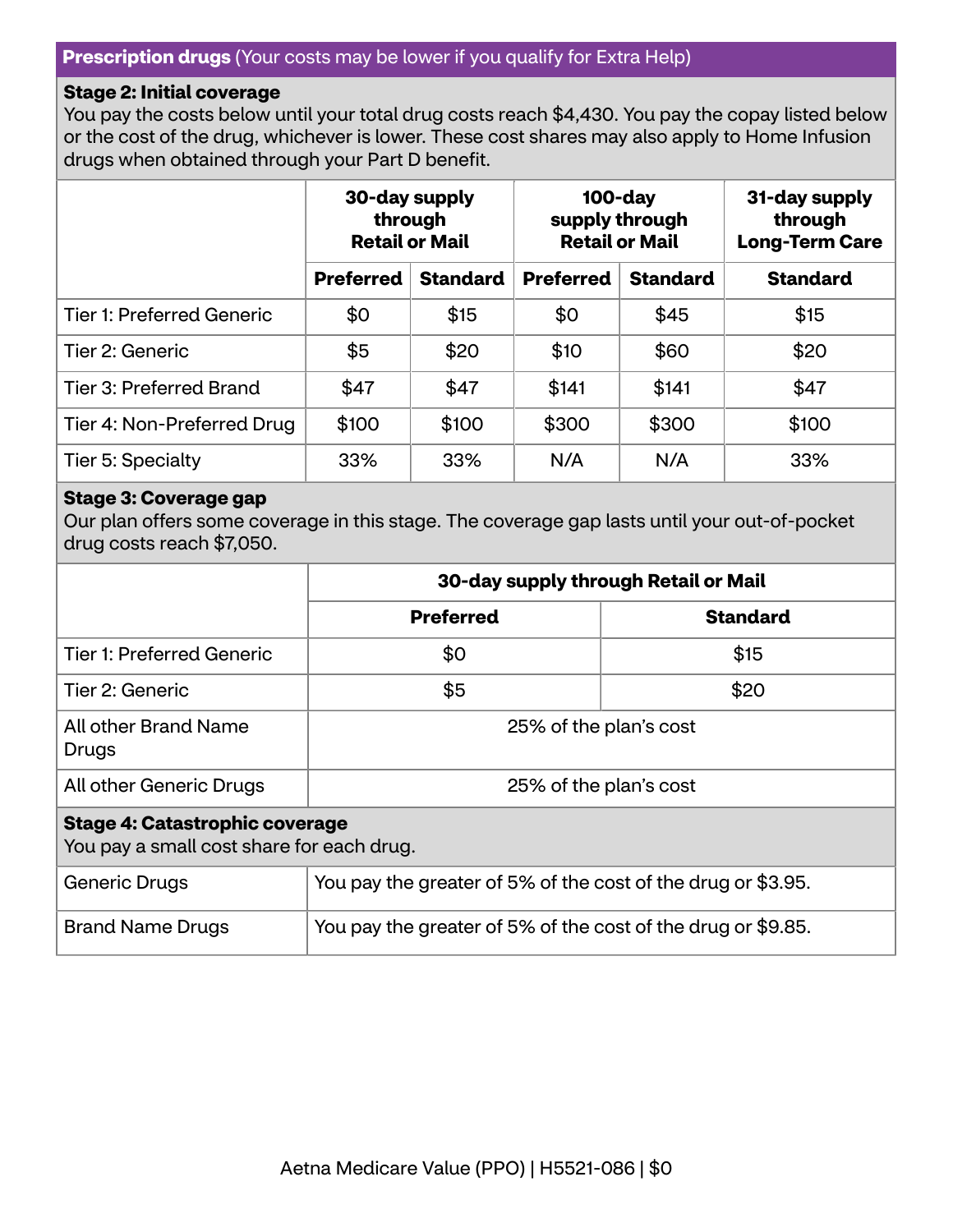| <b>Other benefits</b>                                     | <b>Your costs for</b><br>in-network care                                                                                                                                                                                        | <b>Your costs for</b><br>out-of-network care |  |
|-----------------------------------------------------------|---------------------------------------------------------------------------------------------------------------------------------------------------------------------------------------------------------------------------------|----------------------------------------------|--|
| Equipment, prosthetics, & supplies*                       |                                                                                                                                                                                                                                 |                                              |  |
| Diabetic supplies                                         | $0\% - 20\%$                                                                                                                                                                                                                    | $0\% - 20\%$                                 |  |
|                                                           | We only cover OneTouch/LifeScan supplies, including test strips,<br>glucose monitors, solutions, lancets and lancing devices for \$0.<br>Note: In case of an approved medical exception, other brands may<br>be covered at 20%. |                                              |  |
| Durable medical<br>equipment (e.g.<br>wheelchair, oxygen) | 20%                                                                                                                                                                                                                             | 40%                                          |  |
| Prosthetics (e.g. braces,<br>artificial limbs)            | 20%                                                                                                                                                                                                                             | 50%                                          |  |
| Substance abuse*                                          |                                                                                                                                                                                                                                 |                                              |  |
| Outpatient substance<br>abuse (Individual<br>therapy)     | \$40                                                                                                                                                                                                                            | 50%                                          |  |

**\*** Prior authorization may be required for these benefits. See the EOC for details.

| <b>Additional benefits and</b><br>services provided by | <b>Benefit information</b>                                                                                                                                                                                                                                                        |                                              |  |
|--------------------------------------------------------|-----------------------------------------------------------------------------------------------------------------------------------------------------------------------------------------------------------------------------------------------------------------------------------|----------------------------------------------|--|
| <b>Aetna Medicare Value</b><br>(PPO)                   | <b>Your costs for</b><br>in-network care                                                                                                                                                                                                                                          | <b>Your costs for</b><br>out-of-network care |  |
| 24-Hour Nurse Line                                     | Speak with a registered nurse 24 hours a day, 7 days a week to<br>discuss medical issues or wellness topics.                                                                                                                                                                      |                                              |  |
| Chiropractic care*                                     | Medicare covered services:<br>\$20                                                                                                                                                                                                                                                | Medicare covered services:<br>50%            |  |
| Extra benefits for certain<br>chronic conditions       | If you're eligible, Papa can connect you with an adult companion<br>who can spend up to 10 hours per month with you. You can receive<br>companionship or help with errands, technology and house needs.<br>Your Aetna Care Team will determine your eligibility for this benefit. |                                              |  |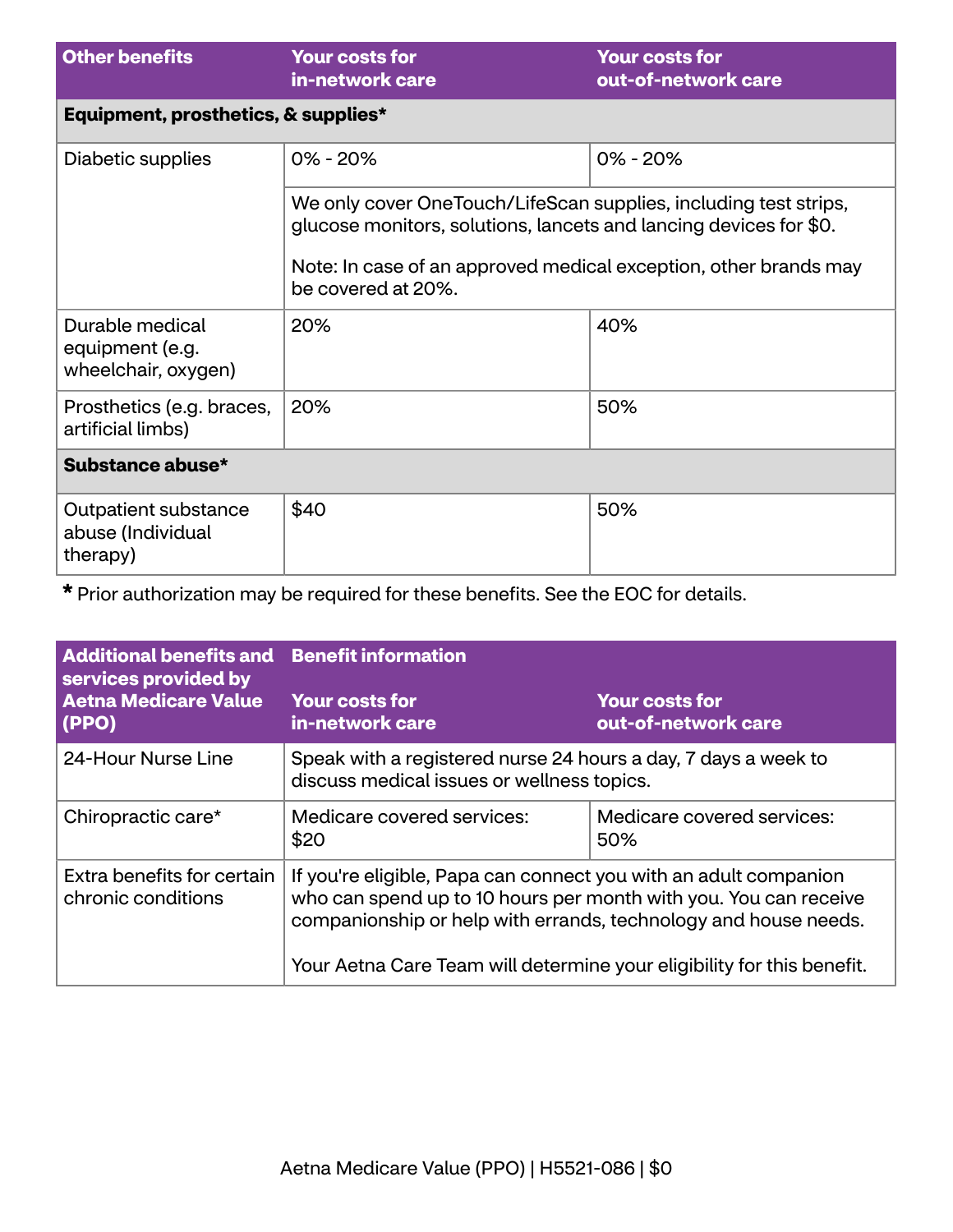| <b>Additional benefits and</b><br>services provided by | <b>Benefit information</b>                                                                                                                                                                                                                                                                                                                                                                                                                                                                                                                                                                                                                                             |                                              |
|--------------------------------------------------------|------------------------------------------------------------------------------------------------------------------------------------------------------------------------------------------------------------------------------------------------------------------------------------------------------------------------------------------------------------------------------------------------------------------------------------------------------------------------------------------------------------------------------------------------------------------------------------------------------------------------------------------------------------------------|----------------------------------------------|
| <b>Aetna Medicare Value</b><br>(PPO)                   | <b>Your costs for</b><br>in-network care                                                                                                                                                                                                                                                                                                                                                                                                                                                                                                                                                                                                                               | <b>Your costs for</b><br>out-of-network care |
| <b>Fitness</b>                                         | Basic membership at participating SilverSneakers <sup>®</sup> facilities and<br>access to online wellness related tools, planners, newsletters and<br>classes, at no extra cost.                                                                                                                                                                                                                                                                                                                                                                                                                                                                                       |                                              |
|                                                        | You can request an at-home fitness kit through SilverSneakers <sup>®</sup> if you<br>don't live near a participating club or prefer to exercise at home.                                                                                                                                                                                                                                                                                                                                                                                                                                                                                                               |                                              |
| <b>Meals</b>                                           | When you get home after an inpatient hospital or skilled nursing<br>stay, we cover up to 14 home delivered meals over 7 days. You will be<br>contacted to schedule delivery if eligible and meals will be provided<br>through GA Foods®.                                                                                                                                                                                                                                                                                                                                                                                                                               |                                              |
| Over-the-counter items<br>(OTC)                        | Get over-the-counter health and wellness products by mail or at<br>participating CVS <sup>®</sup> stores.<br>Our plan pays up to a maximum amount of \$60 every quarter.<br>OTC Health Solutions will manage your OTC benefit. See the OTC<br>catalog for a list of eligible items. You can find the catalog at https://<br>www.cvs.com/otchs/myorder.                                                                                                                                                                                                                                                                                                                 |                                              |
|                                                        |                                                                                                                                                                                                                                                                                                                                                                                                                                                                                                                                                                                                                                                                        |                                              |
|                                                        |                                                                                                                                                                                                                                                                                                                                                                                                                                                                                                                                                                                                                                                                        |                                              |
| Resources For Living <sup>®</sup>                      | Resources For Living <sup>®</sup> helps connect you to resources in your<br>community such as senior housing, adult daycare, meal subsidies,<br>community activities and more.                                                                                                                                                                                                                                                                                                                                                                                                                                                                                         |                                              |
| Telehealth*                                            | You can receive primary care, physician specialist, mental health and<br>urgent care services via a virtual visit.                                                                                                                                                                                                                                                                                                                                                                                                                                                                                                                                                     |                                              |
|                                                        | Members should contact their doctor for information on what<br>telehealth services they offer and how to schedule a telehealth<br>visit. Depending on location, members may also have the option to<br>schedule a telehealth visit 24 hours a day, 7 days a week via Teladoc,<br>MinuteClinic Video Visit, or other provider that offers telehealth<br>services covered under your plan. Members can access Teladoc<br>at https://www.teladoc.com/aetna/ or by calling 1-855-TELADOC<br>(1-855-835-2362) (TTY: 711). Members can find out if MinuteClinic<br>Video Visit are available in their area at: https://www.cvs.com/<br>minuteclinic/virtual-care/videovisit. |                                              |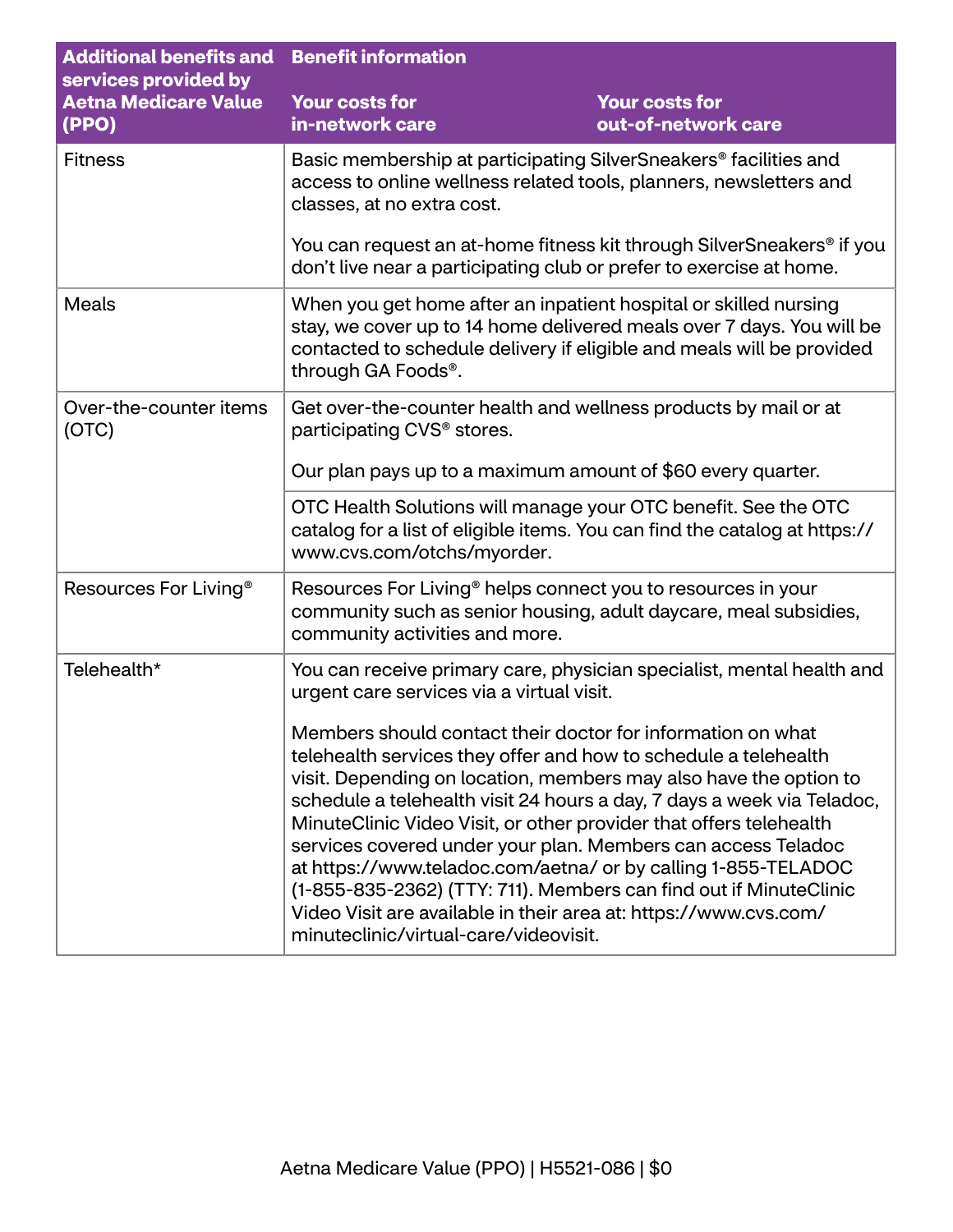| <b>Additional benefits and Benefit information</b><br>services provided by<br><b>Aetna Medicare Value</b><br>(PPO) |                                                                                                                                                                                                                                                                                                                                                                                                                                                                                                                                                                                                                                      |                                              |
|--------------------------------------------------------------------------------------------------------------------|--------------------------------------------------------------------------------------------------------------------------------------------------------------------------------------------------------------------------------------------------------------------------------------------------------------------------------------------------------------------------------------------------------------------------------------------------------------------------------------------------------------------------------------------------------------------------------------------------------------------------------------|----------------------------------------------|
|                                                                                                                    | <b>Your costs for</b><br>in-network care                                                                                                                                                                                                                                                                                                                                                                                                                                                                                                                                                                                             | <b>Your costs for</b><br>out-of-network care |
| Visitor/travel benefit:<br>Explorer                                                                                | Allows you to remain in your plan for up to 12 months when you are<br>outside of our plan's service area.<br>You can see an Aetna Medicare participating provider anywhere in<br>the United States who accepts PPO members and pay in-network<br>cost shares. Not all providers participate in the multi-state network.<br>You also have the option of seeing a non-participating provider and<br>paying the out-of-network cost for the visit. Contact us for help<br>finding a participating provider in the area you're traveling to.<br>Plan rules continue to apply. Prior authorizations are required for<br>certain services. |                                              |
|                                                                                                                    |                                                                                                                                                                                                                                                                                                                                                                                                                                                                                                                                                                                                                                      |                                              |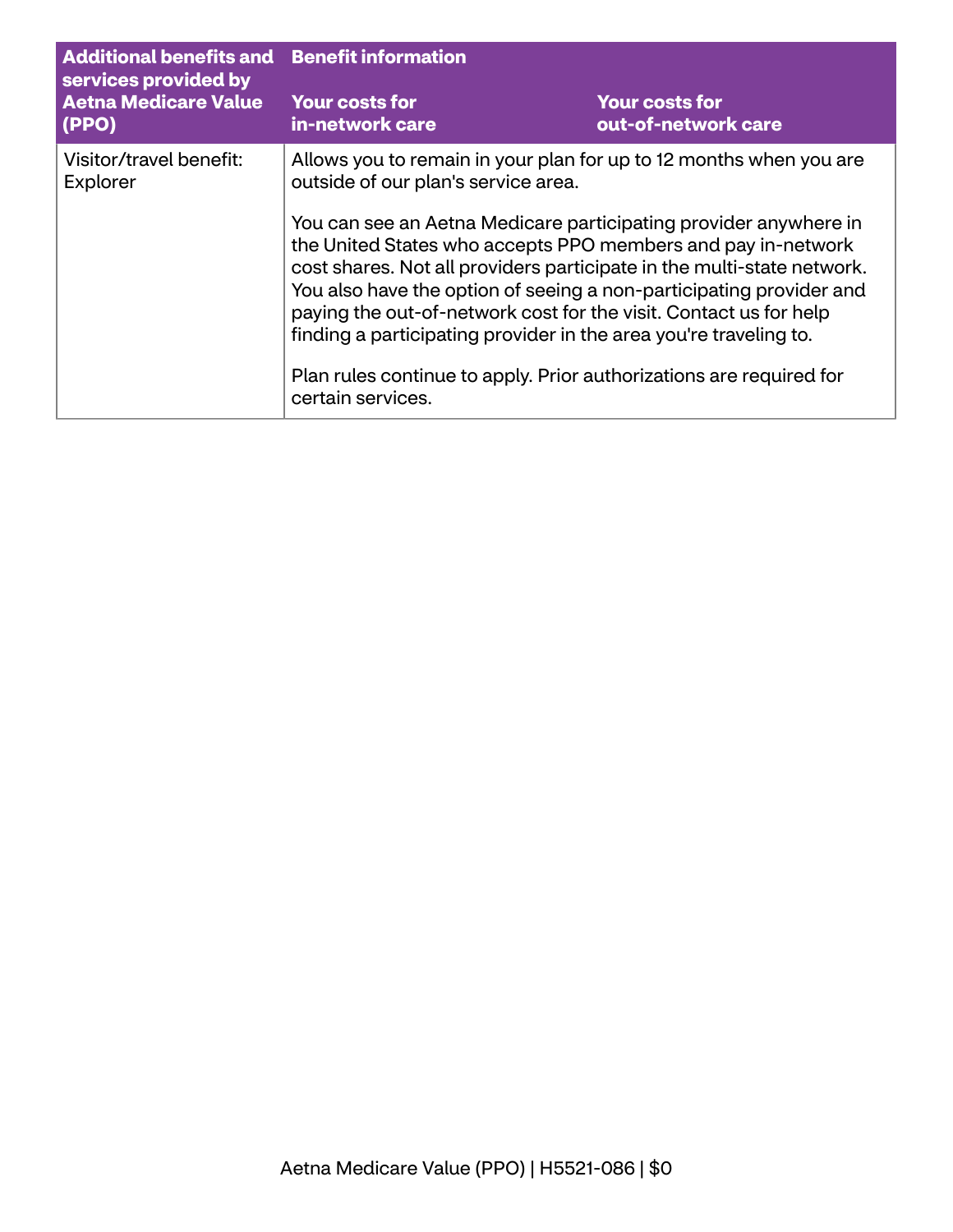# **Pre-enrollment checklist**

Before making an enrollment decision, it is important that you fully understand our benefits and rules. If you have any questions, you can call and speak to a member services representative at **1-833-859-6031 (TTY: 711)**. From October 1 to March 31, you can call us 7 days a week from 8 a.m. - 8 p.m. local time. From April 1 to September 30, we're here Monday through Friday from 8 a.m. - 8 p.m. local time.

# **Understanding the benefits**

- $\Box$  Review the full list of benefits found in the Evidence of Coverage (EOC), especially those services for which you routinely see a doctor. Visit **[AetnaMedicare.com](http://AetnaMedicare.com)** or call **1-833-859-6031 (TTY: 711)** to view a copy of the EOC.
- $\Box$  Review the provider directory (or ask your doctor) to make sure the doctors you see now are in the network. If they are not listed, it means you will likely have to select a new doctor.
- $\Box$  Review the pharmacy directory to make sure the pharmacy you use for any prescription medicine is in the network. If the pharmacy is not listed, you will likely have to select a new pharmacy for your prescriptions.

# **Understanding important rules**

- $\Box$  You must continue to pay your Medicare Part B premium. This premium is normally taken out of your Social Security check each month.
- Benefits, premiums and/or copayments/co-insurance may change on January 1, 2023.
- $\Box$  Our plan allows you to see providers outside of our network (non-contracted providers). However, while we will pay for covered services provided by a non-contracted provider, the provider must agree to treat you. Except in an emergency or urgent situations, noncontracted providers may deny care. In addition, you may pay a higher co-pay for services received by non-contracted providers.

© 2021 Aetna Inc. Y0001 NR 0009 21693a 2021 C